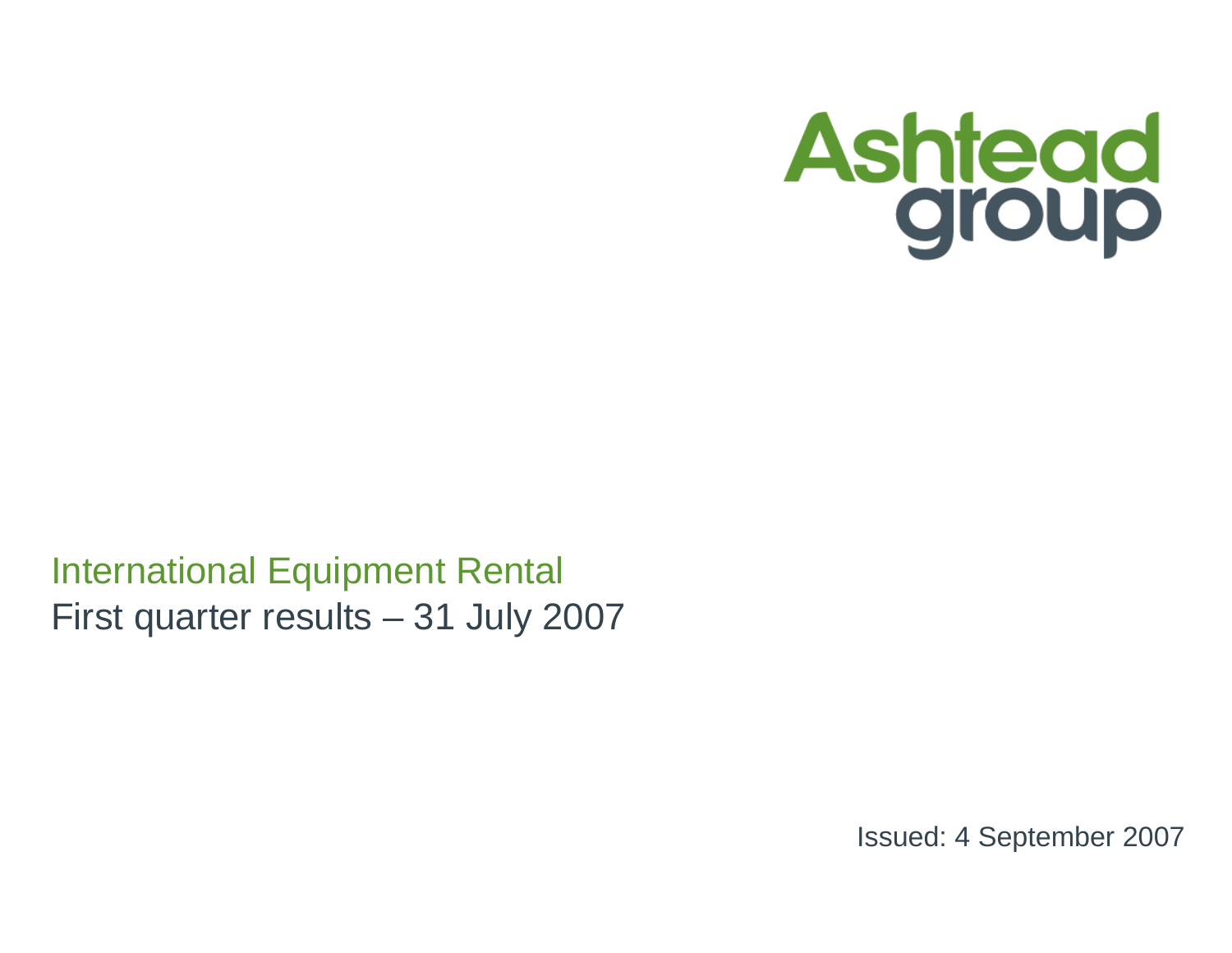Financial ReviewIan Robson – finance director

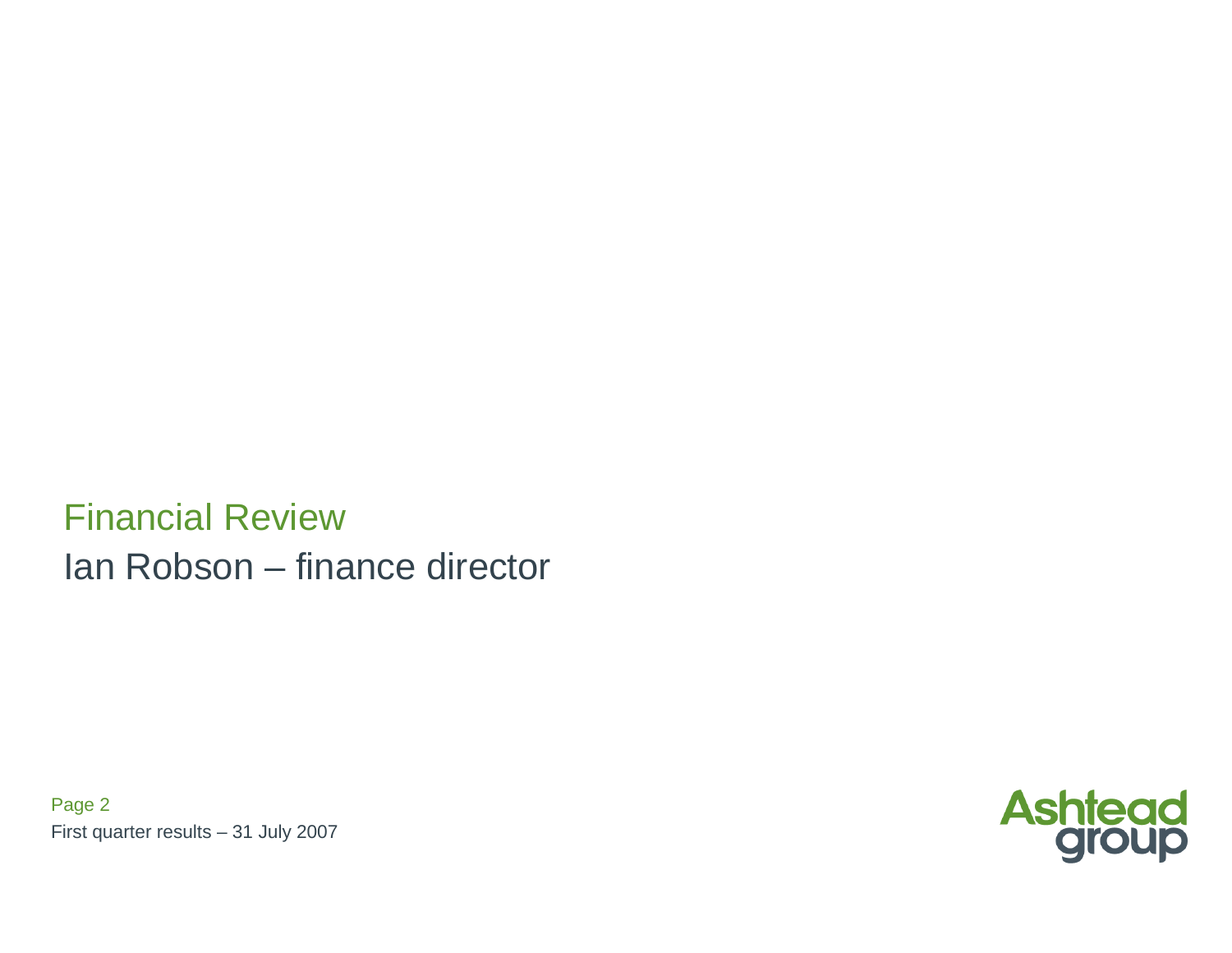# Summary results - three months to 31 July

|                    |                                       |                       |                        |                    | Growth               |
|--------------------|---------------------------------------|-----------------------|------------------------|--------------------|----------------------|
|                    |                                       | 2007<br>£m            | 2006<br>£m             | At actual<br>rates | At constant<br>rates |
| Revenue            | - As published<br>- NationsRent & Lux | 252.5                 | 175.7<br>97.9          | $+44%$             | $+52%$               |
|                    | - Pro forma                           | 252.5                 | 273.6                  | $-8%$              | $-2%$                |
| EBITDA*            | - As published                        | 94.0                  | 65.0                   | $+45%$             | $+54%$               |
|                    | - NationsRent & Lux<br>- Pro forma    | 94.0                  | 21.7<br>86.7           | $+8%$              | $+16%$               |
| Operating profit*  | - As published<br>- NationsRent & Lux | 49.7                  | 35.0<br>6.1            | $+42%$             | $+52%$               |
|                    | - Pro forma                           | 49.7                  | 41.1                   | $+21%$             | $+29%$               |
| Profit before tax* | - As published                        | <u>30.7</u>           | 24.3                   | $+26%$             | $+35%$               |
| Pro forma margins  | - EBITDA<br>- Operating profit        | 37.2%<br><u>19.7%</u> | 31.7%<br><u> 15.0%</u> |                    |                      |

\* Before exceptional items, amortisation of acquired intangibles and fair value remeasurements



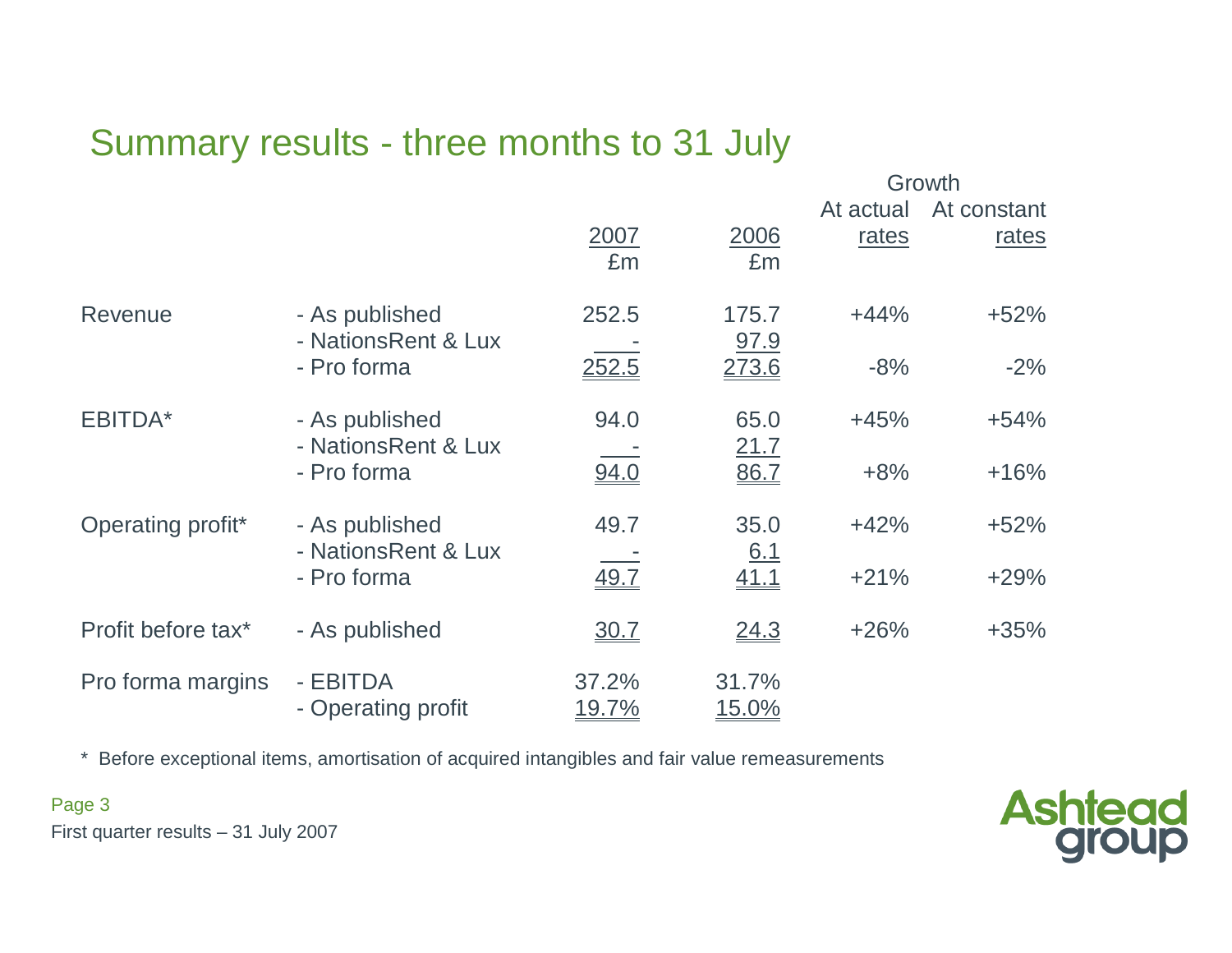#### Cash flowCash generation continues to grow following the NationsRent acquisition

|                                                      | Three months to |               | LTM to         | Year to        |
|------------------------------------------------------|-----------------|---------------|----------------|----------------|
|                                                      | 31 July         |               | 31 July        | 30 April       |
|                                                      | 2007            | 2006          | 2007           | 2007           |
|                                                      | £m              | £m            | £m             | £m             |
| <b>EBITDA</b>                                        | <u>94.0</u>     | 65.0          | <u>339.3</u>   | <u>310.3</u>   |
| Cash inflow from operations before exceptional items | 85.3            | 57.7          | 346.9          | 319.3          |
| Maintenance rental capital expenditure               | (67.8)          | (37.5)        | (275.7)        | (245.4)        |
| Used fleet sales proceeds                            | 30.4            | 13.7          | 95.2           | 78.5           |
| Interest and tax                                     | (13.3)          | (13.1)        | (69.4)         | (69.2)         |
| <b>Free cash flow after interest</b>                 | 34.6            | 20.8          | 97.0           | 83.2           |
| Growth capital expenditure                           | (20.8)          | (32.8)        | (50.9)         | (62.9)         |
| Acquisitions net of rights issue proceeds            |                 | 0.6           | (178.9)        | (178.3)        |
| Dividends paid                                       |                 |               | (7.0)          | (7.0)          |
| <b>Exceptionals and other</b>                        | (5.9)           | (2.8)         | (76.8)         | (73.7)         |
| Decrease/(increase) in total debt                    | <u>7.9</u>      | <u>(14.2)</u> | <u>(216.6)</u> | <u>(238.7)</u> |

- Enlarged Group continues to convert 95% to 100% of EBITDA into cash
- £7.9m of debt pay-down through cash generation despite seasonally strong Q1 capital expenditure

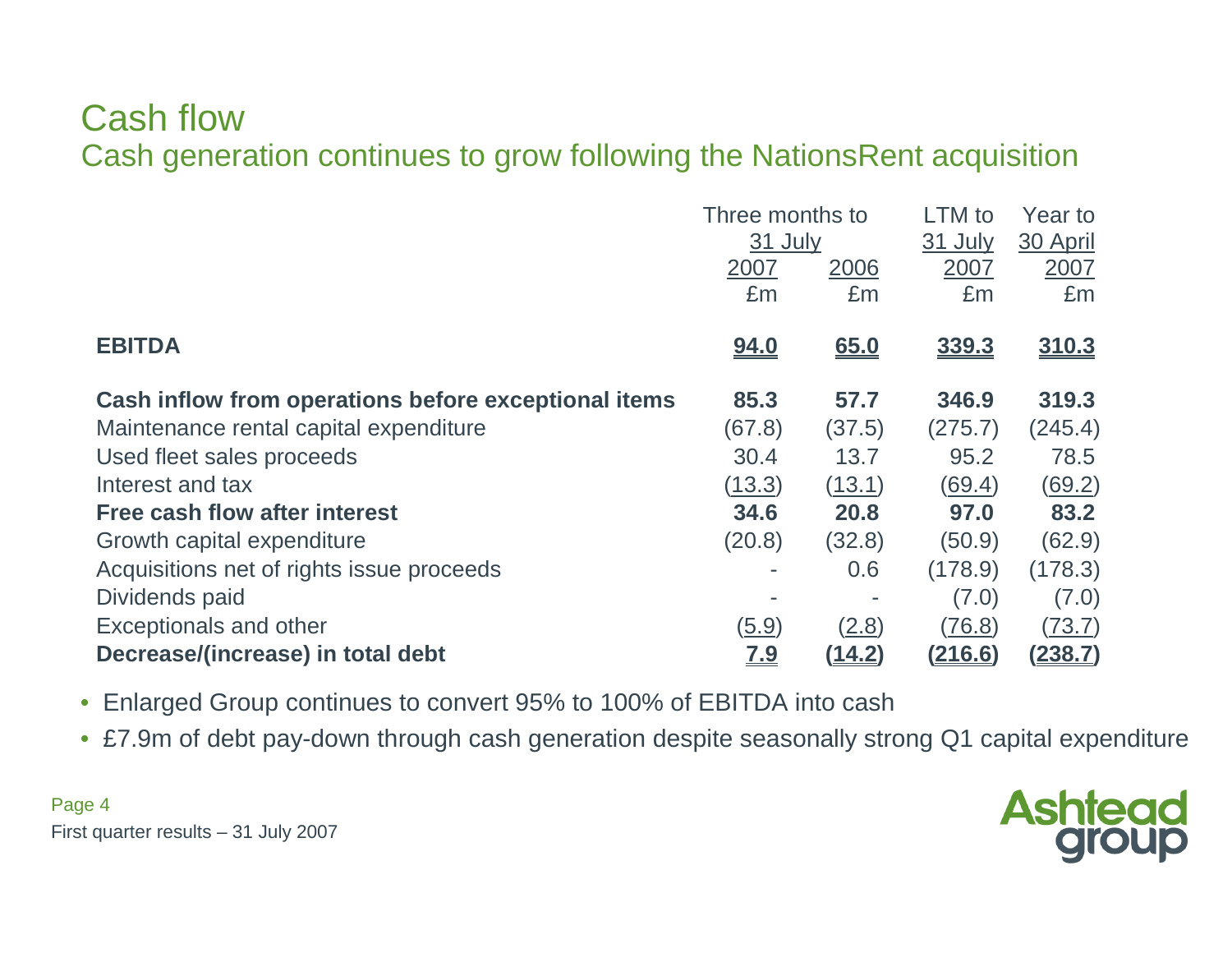# Balance sheet management and net debt

Significant reduction in net debt to EBITDA leverage since the acquisition closed



- •Natural hedge working as intended with weak dollar resulting in significant reduction in debt
- $\bullet$  Credit rating upgrade from Moody's announced 1 August 2007 to BA3, consistent withBB- rating from Standard & Poor's
- •Continue to anticipate net debt to EBITDA in middle of 2-3 times target range by year end
- Debt facilities committed for long term (6 year average and no significant maturity prior to 2011) •



First quarter results – 31 July 2007

Page 5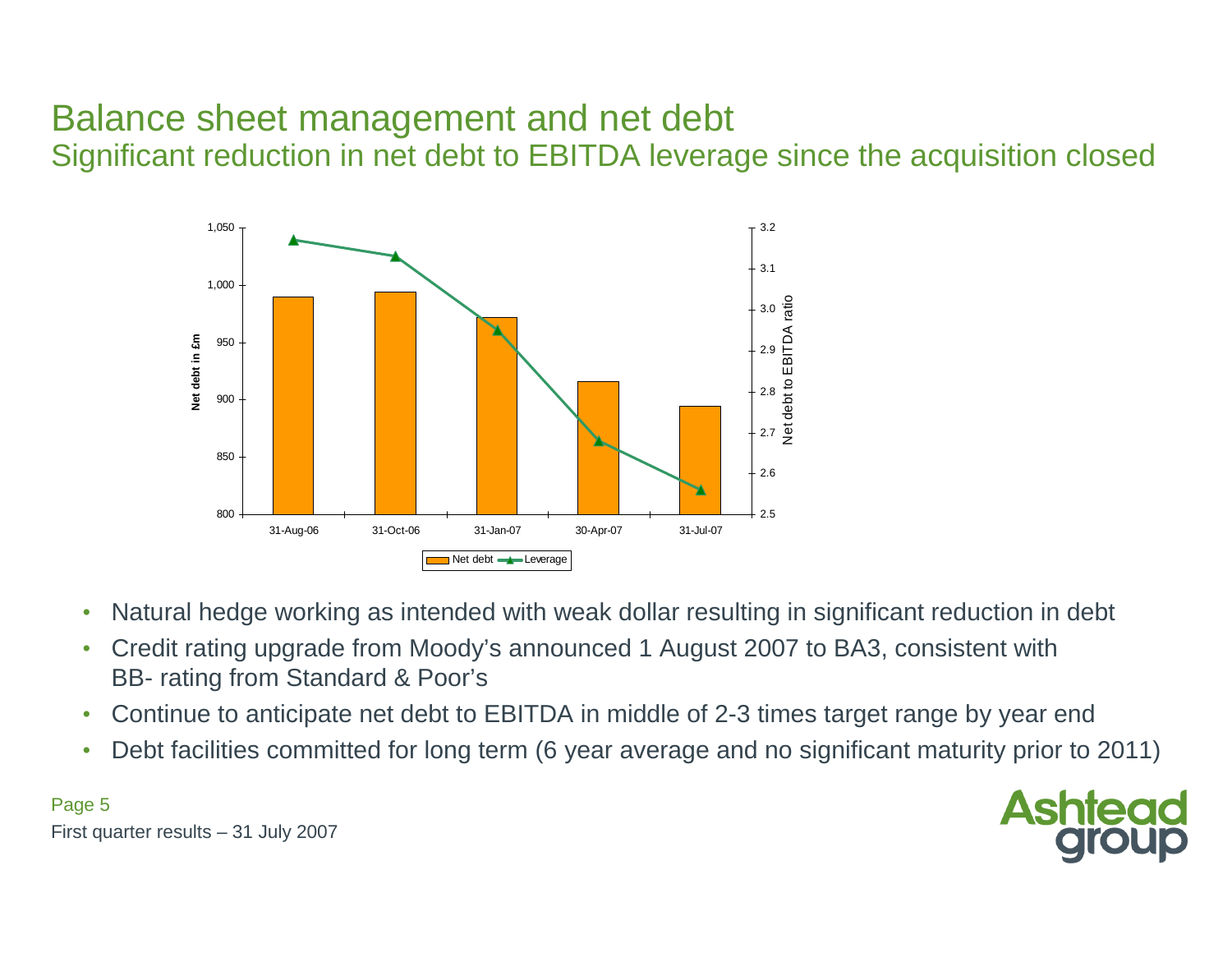Operational ReviewGeoff Drabble – chief executive

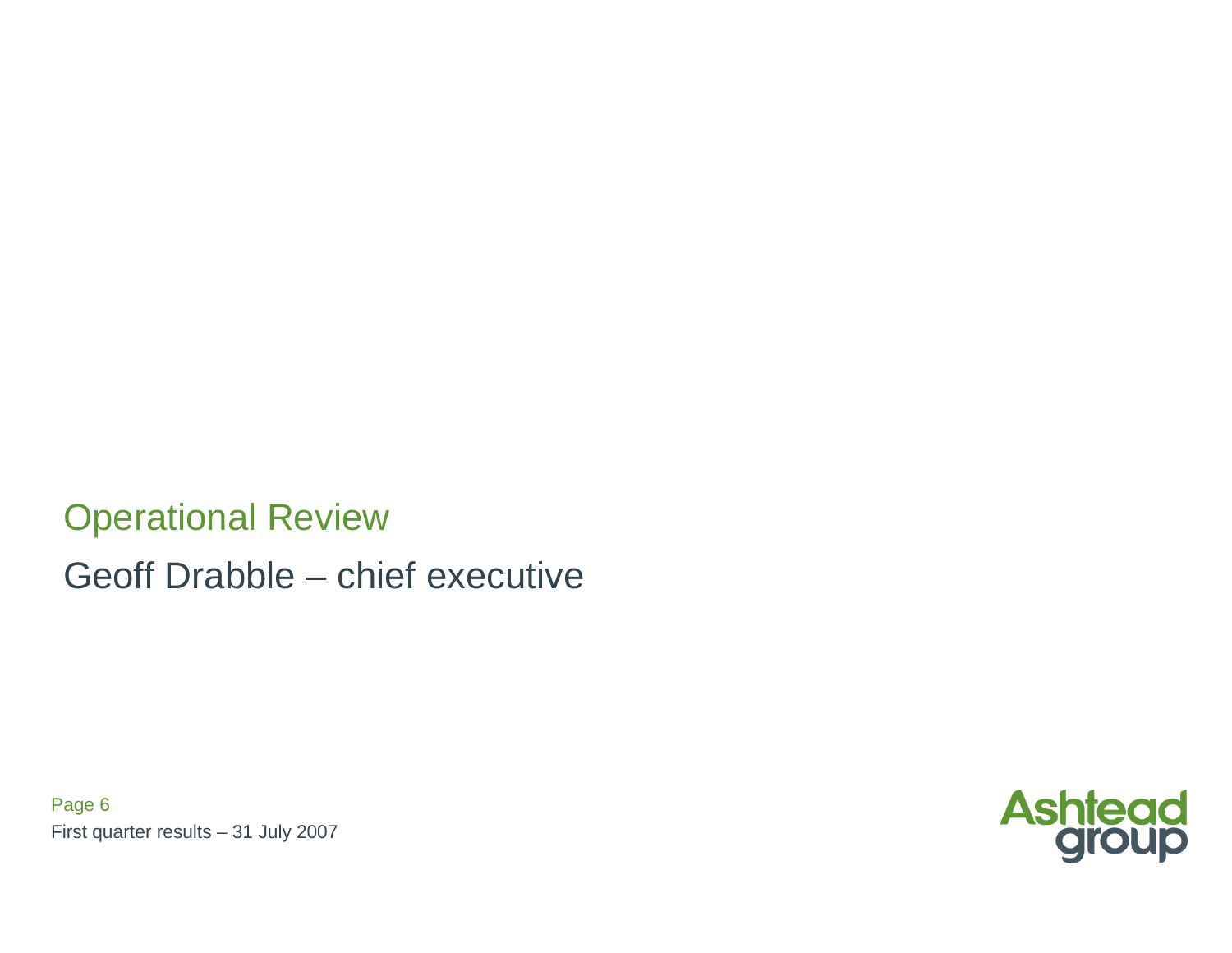#### Sunbelt – trading resultsSignificant growth in pro forma margins as successful integration continues

|                      |       | First quarter*    |        |       |            |        |
|----------------------|-------|-------------------|--------|-------|------------|--------|
|                      | 2007  | 2006              | Growth | 2007  | 2006       | Growth |
|                      | \$m   | $\mathsf{S}$ m    | $\%$   | \$m\$ | \$m        | $\%$   |
| <b>Revenues</b>      | 389   | $\underline{405}$ | $-4%$  | 1,522 | 1,492      | $+2%$  |
| <b>EBITA</b>         | 85    | $\underline{68}$  | $+25%$ | 289   | 208        | $+39%$ |
| <b>Margins</b>       | 21.8% | 16.7%             |        | 19.0% | 14.0%      |        |
| Return on Investment |       |                   |        | 13.0% | <u>n/a</u> |        |

\* Pro forma for NationsRent

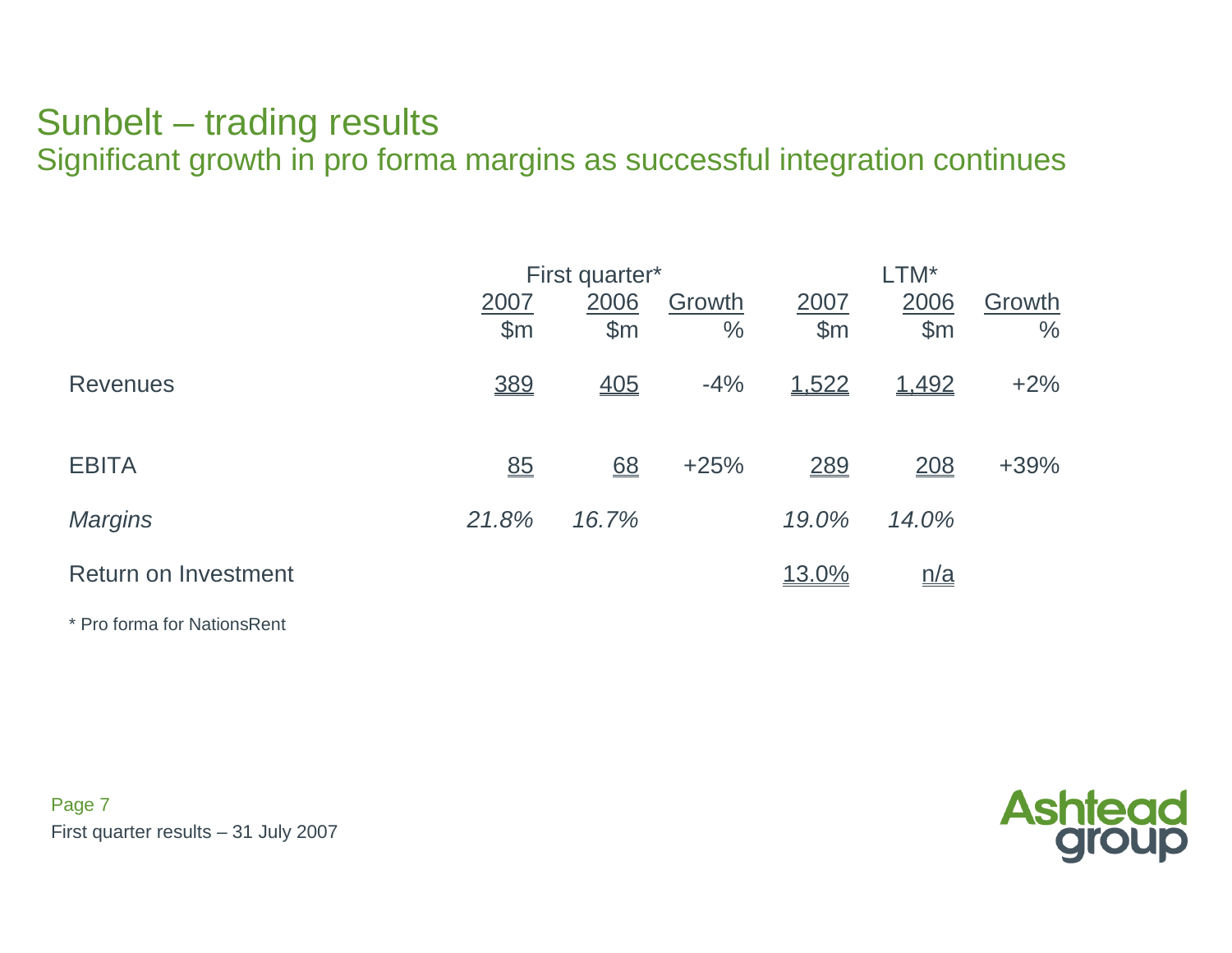# Sunbelt – All integration targets being met



13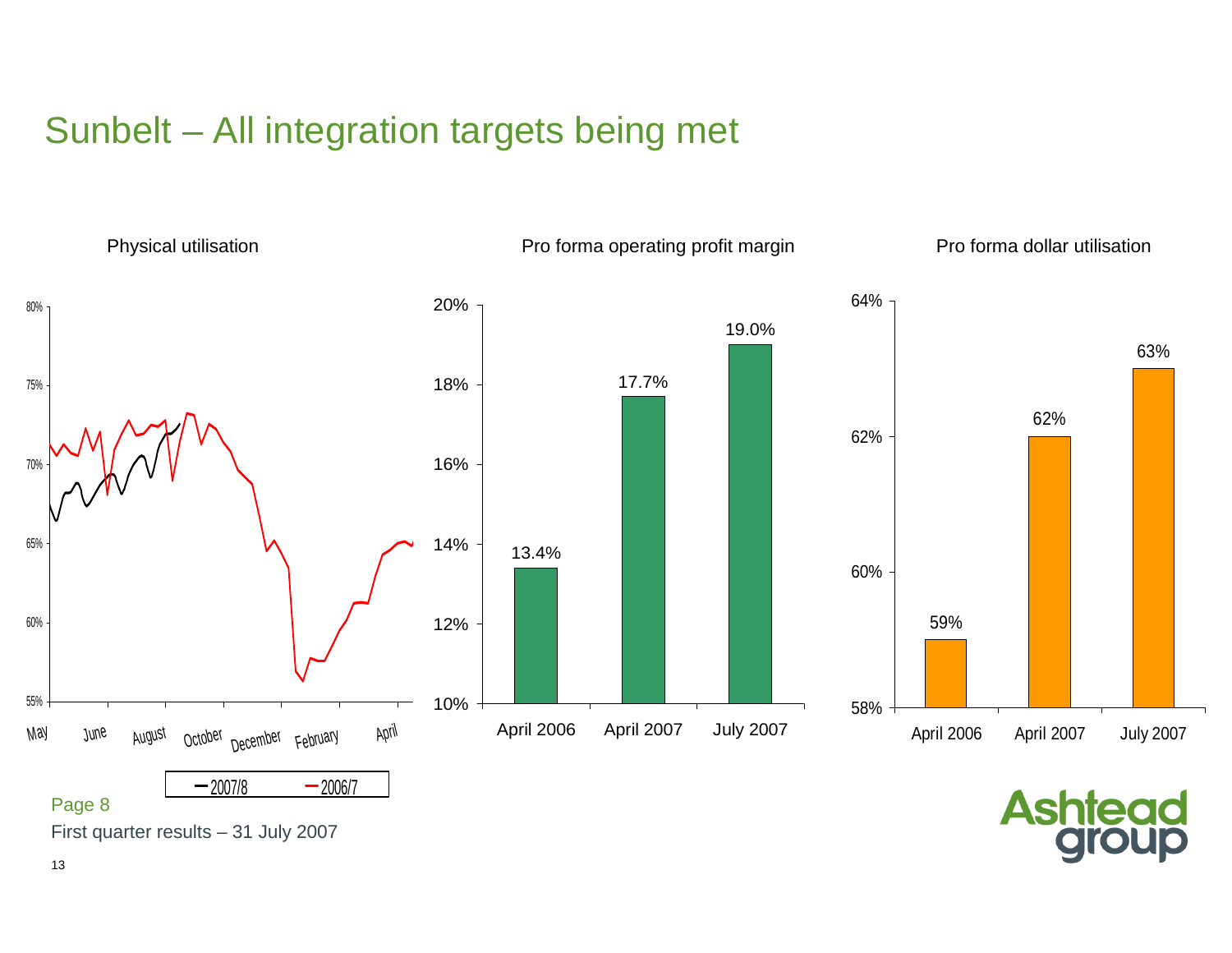#### Sunbelt – revenueTotal revenue reduced due to anticipated lower level of new equipment sales

|                          |                | First quarter* |        |  |  |  |  |
|--------------------------|----------------|----------------|--------|--|--|--|--|
|                          | 2007           | Growth         |        |  |  |  |  |
|                          | $\mathsf{S}$ m | \$m            | $\%$   |  |  |  |  |
| Rental & rental related: |                |                |        |  |  |  |  |
| - Florida                | 61             | 68             | $-10%$ |  |  |  |  |
| - Rest of US             | 301            | 294            | $+3%$  |  |  |  |  |
|                          | 362            | 361            | Nil%   |  |  |  |  |
| <b>Sales</b>             | 27             | 44             | $-40%$ |  |  |  |  |
| Total                    | 389            | 405            | $-4%$  |  |  |  |  |

\* Pro forma for NationsRent

- Rental revenue decline in Florida reflects principally:
	- Store mergers & closures
	- Absence this year of hurricane related rebuild work
- Despite the revenue reduction, Florida still delivered a profit centre contribution of \$17m at amargin of 28% - in line with the average profit centre contribution margin for Sunbelt in total
- Reduction in low margin sales of new equipment at NationsRent continues

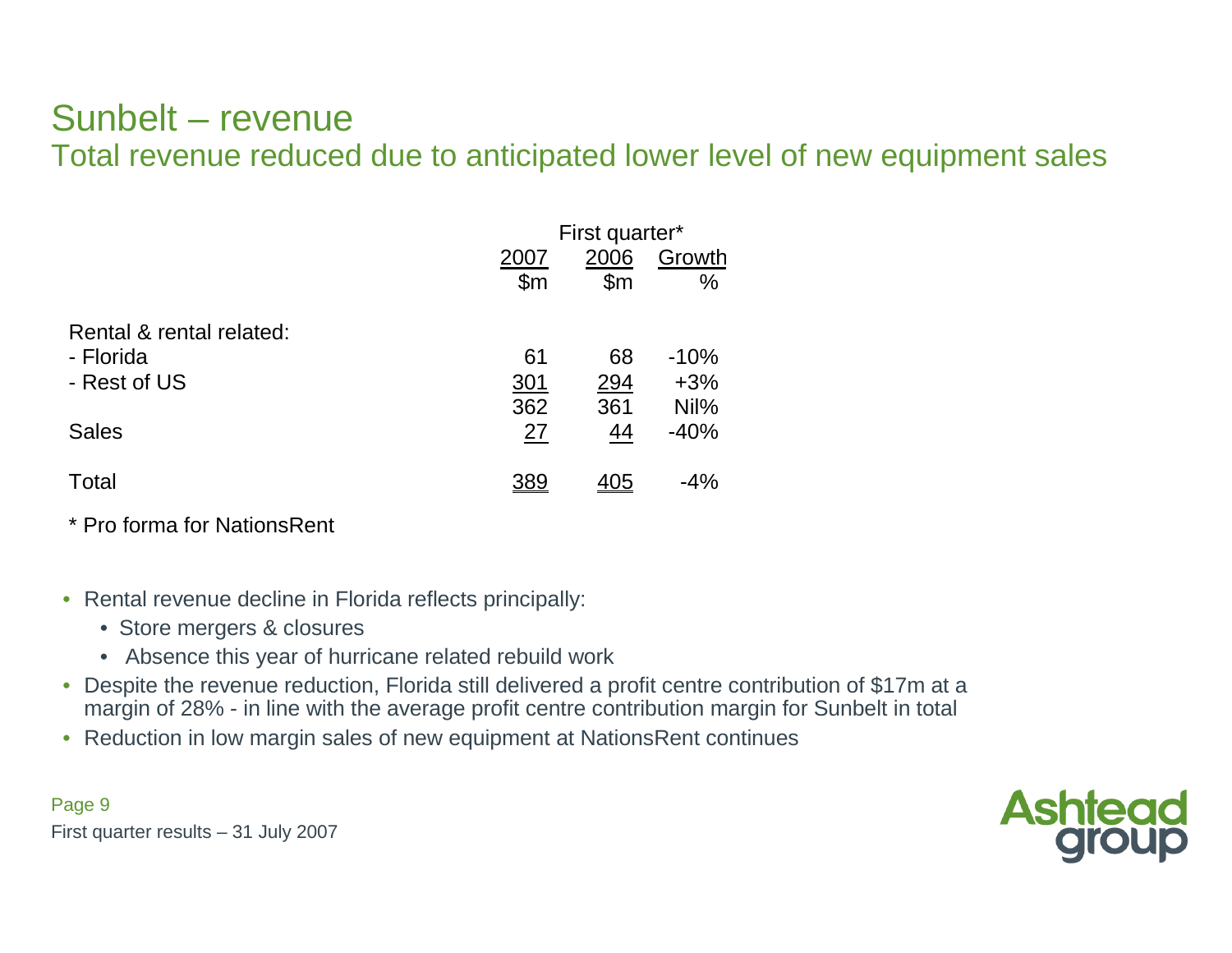#### Sunbelt – fleet sizeQ1 fleet growth with further investment planned for Q2



- Average fleet size in Q1 was 3% lower than the prior year following the NationsRent fleet reconfiguration
- As at end of July fleet size was comparable with previous year
- Now that we have achieved good physical utilisation we are investing to enlarge the fleet

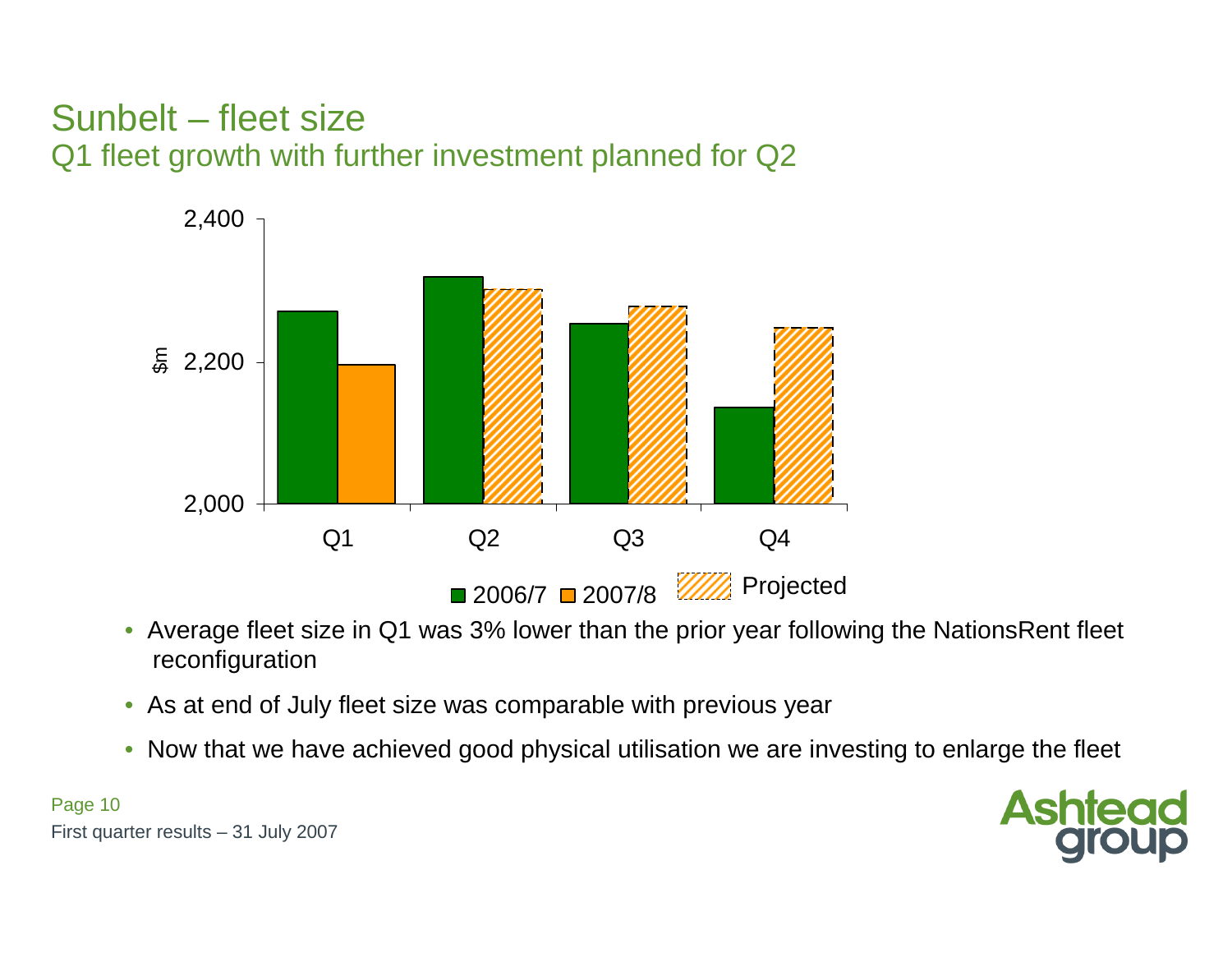#### Sunbelt – marketsForecasts indicate continued growth potential

**Construction** 

Underlying Market Growth – Non-Residential + Structural Growth Potential – Rental Penetration  $+$ 

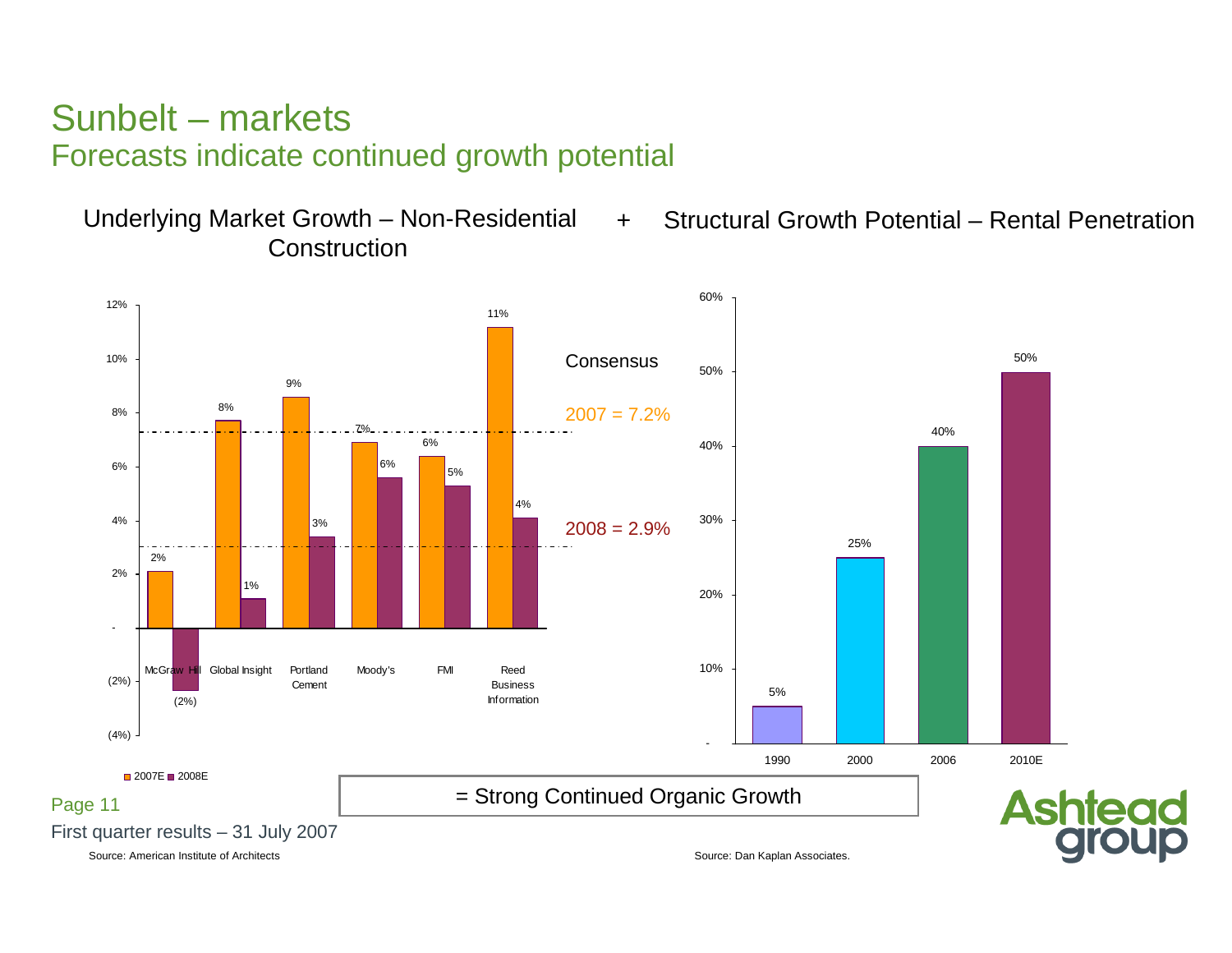#### A-Plant – trading resultsThe strong profit growth experienced last year continues

|                             |                            | First quarter*   |               |                  | $LTM^*$          |               |  |  |  |
|-----------------------------|----------------------------|------------------|---------------|------------------|------------------|---------------|--|--|--|
|                             | 2006<br>Growth<br>2007     |                  |               | 2007             | 2006             | Growth        |  |  |  |
|                             | Em                         | £m               | $\frac{0}{0}$ | £m               | £m               | $\frac{0}{0}$ |  |  |  |
| Revenue                     | 52                         | $\underline{49}$ | $+6%$         | 202              | <u>185</u>       | $+9%$         |  |  |  |
| <b>EBITA</b>                | $\overline{\underline{I}}$ | $\overline{5}$   | $+45%$        | $\underline{23}$ | $\underline{16}$ | $+46%$        |  |  |  |
| <b>Margins</b>              | 13.5%                      | 9.8%             |               | 11.3%            | 8.5%             |               |  |  |  |
| <b>Return on Investment</b> |                            |                  |               | 9.6%             | 7.4%             |               |  |  |  |

\* Pro forma for Lux

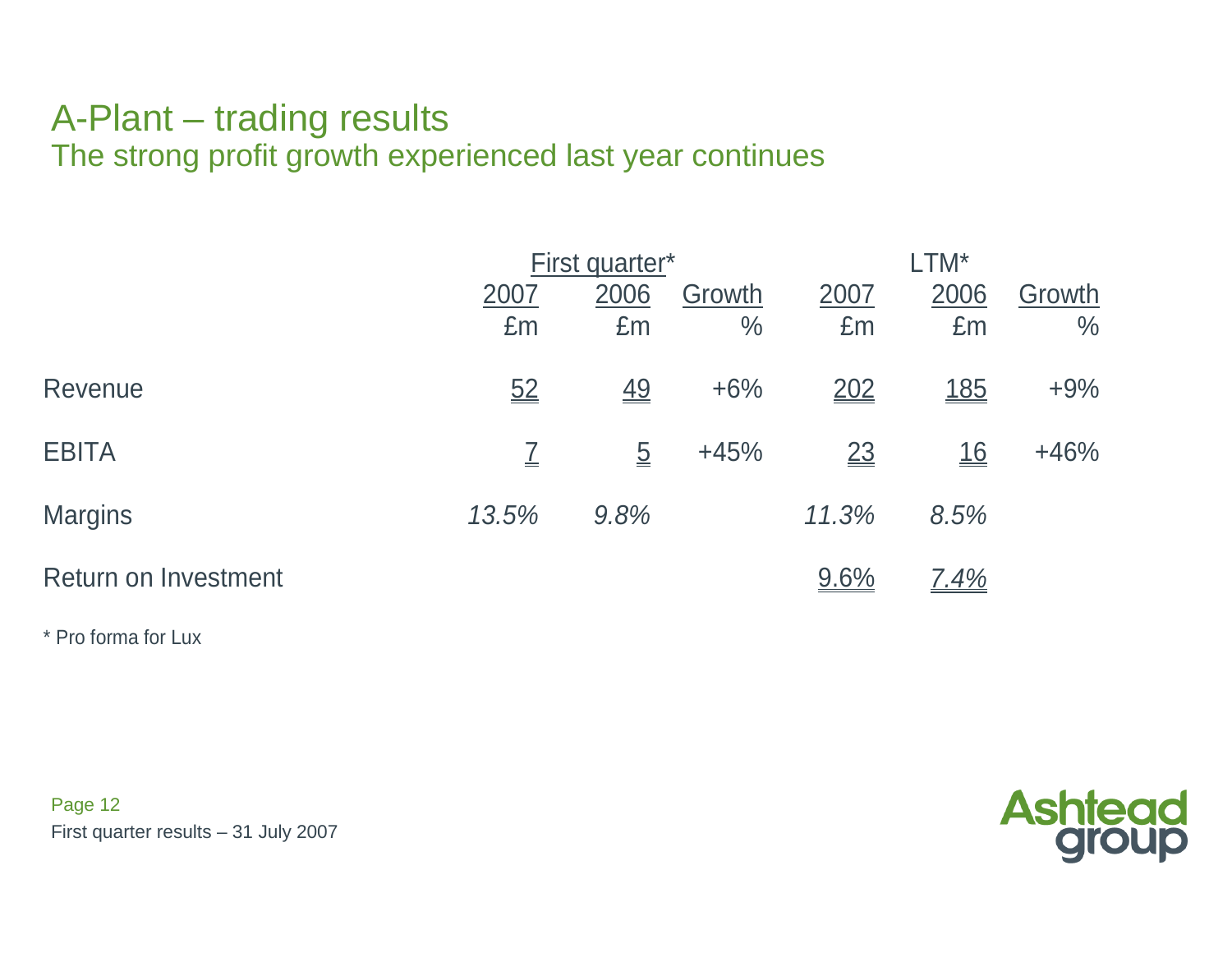#### A-Plant – physical utilisationCurrent levels continue to set new records



group

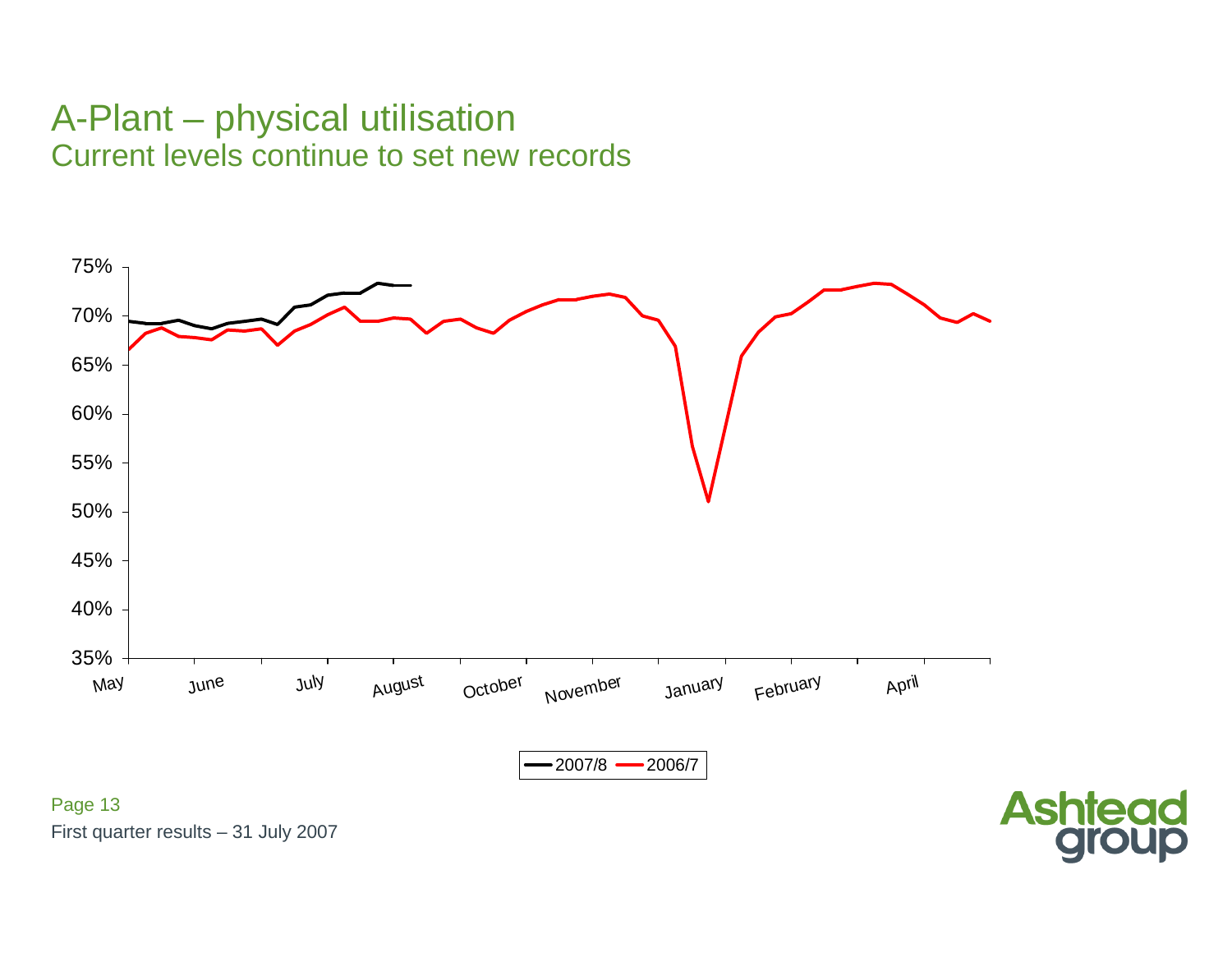#### Technology – trading resultsSignificant growth in revenues and margins again delivered

|                             |            | First quarter |                 |            | .TM          |                          |  |  |
|-----------------------------|------------|---------------|-----------------|------------|--------------|--------------------------|--|--|
|                             | 2007<br>Em | 2006<br>£m    | Growth*<br>$\%$ | 2007<br>£m | 2006<br>£m   | Growth*<br>$\frac{0}{0}$ |  |  |
| Revenue                     | 6.3        | 5.5           | $+19%$          | 22.4       | <u>17.0</u>  | $+32%$                   |  |  |
| <b>EBITA</b>                | 2.3        | 1.3           | $+76%$          | 7.2        | 4.2          | $+70%$                   |  |  |
| <b>Margins</b>              | 37.1%      | 23.7%         |                 | 32.1%      | 24.8%        |                          |  |  |
| <b>Return on Investment</b> |            |               |                 | 30.2%      | <u>29.1%</u> |                          |  |  |

\* At constant rates of exchange

- Both offshore and onshore markets remain good
- Offshore benefiting from new deeper water geographies and the need to maintain ageing fieldswhich are now profitable given the price of oil
- Onshore is also developing as health and safety requirements drive greater inspection and maintenance and environmental monitoring becomes more important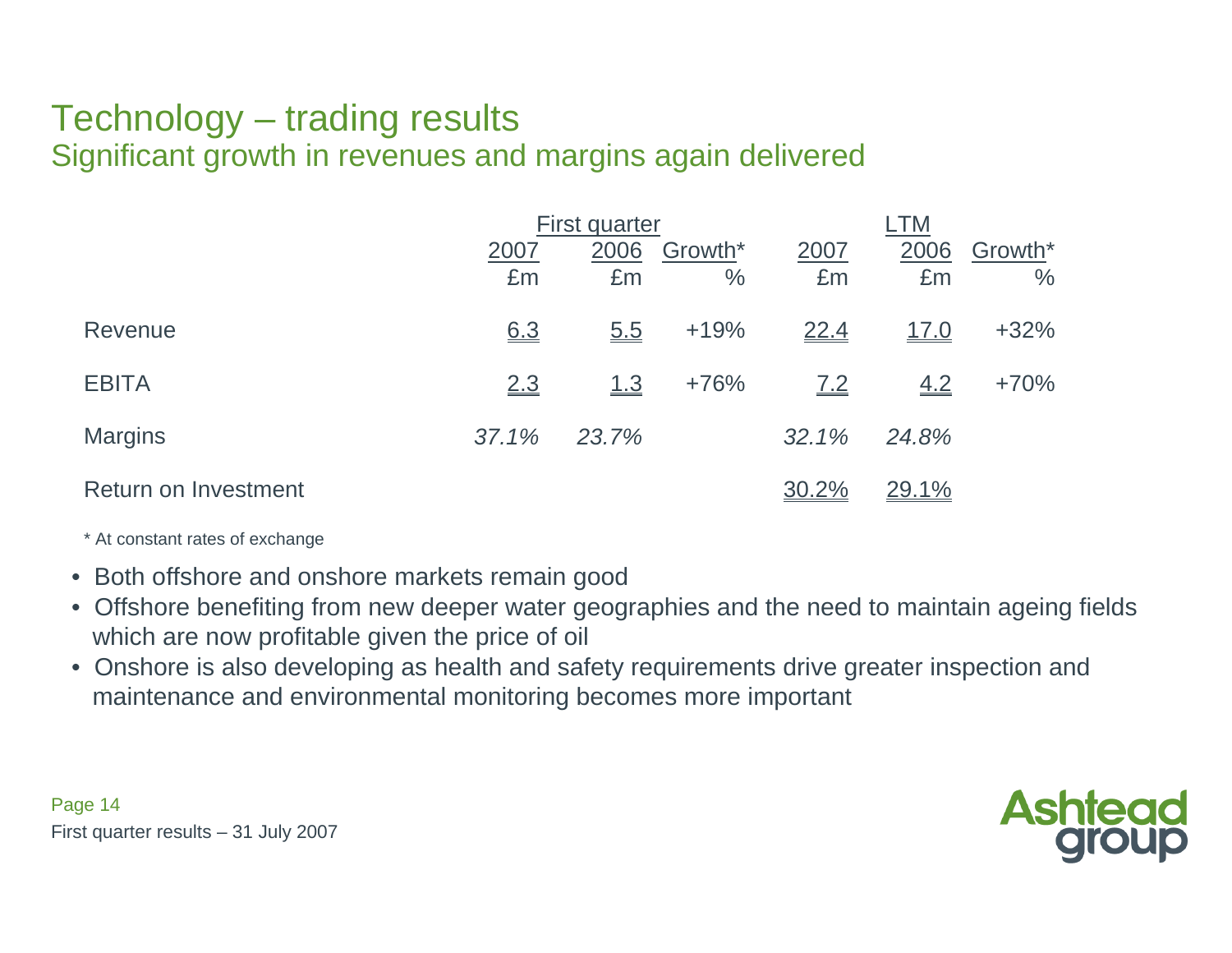

- Markets for all three divisions remain good
- Sunbelt continues to deliver against all integration targets
- Growth continues at A-Plant and Technology
- Expect further good progress looking forward

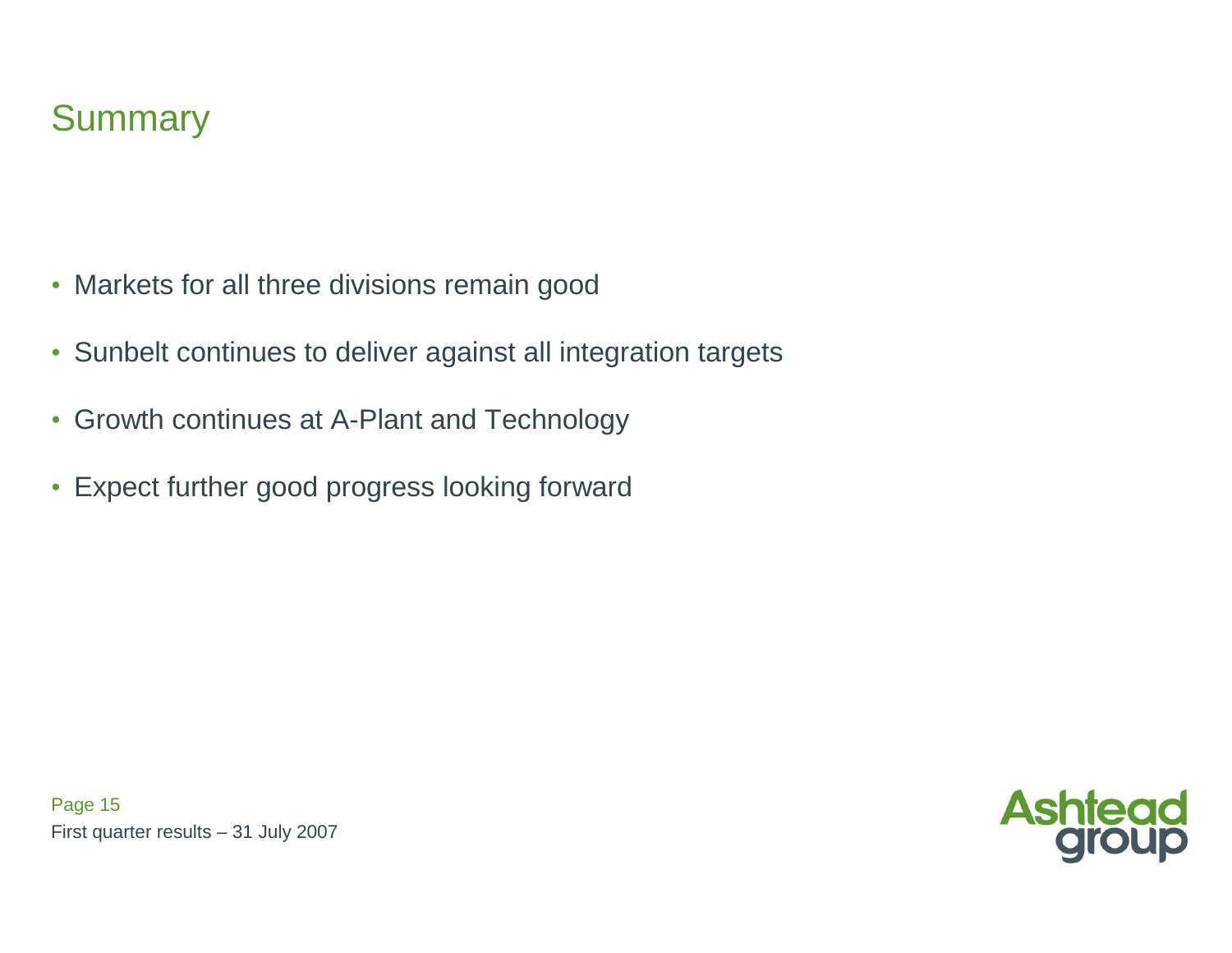### Appendices

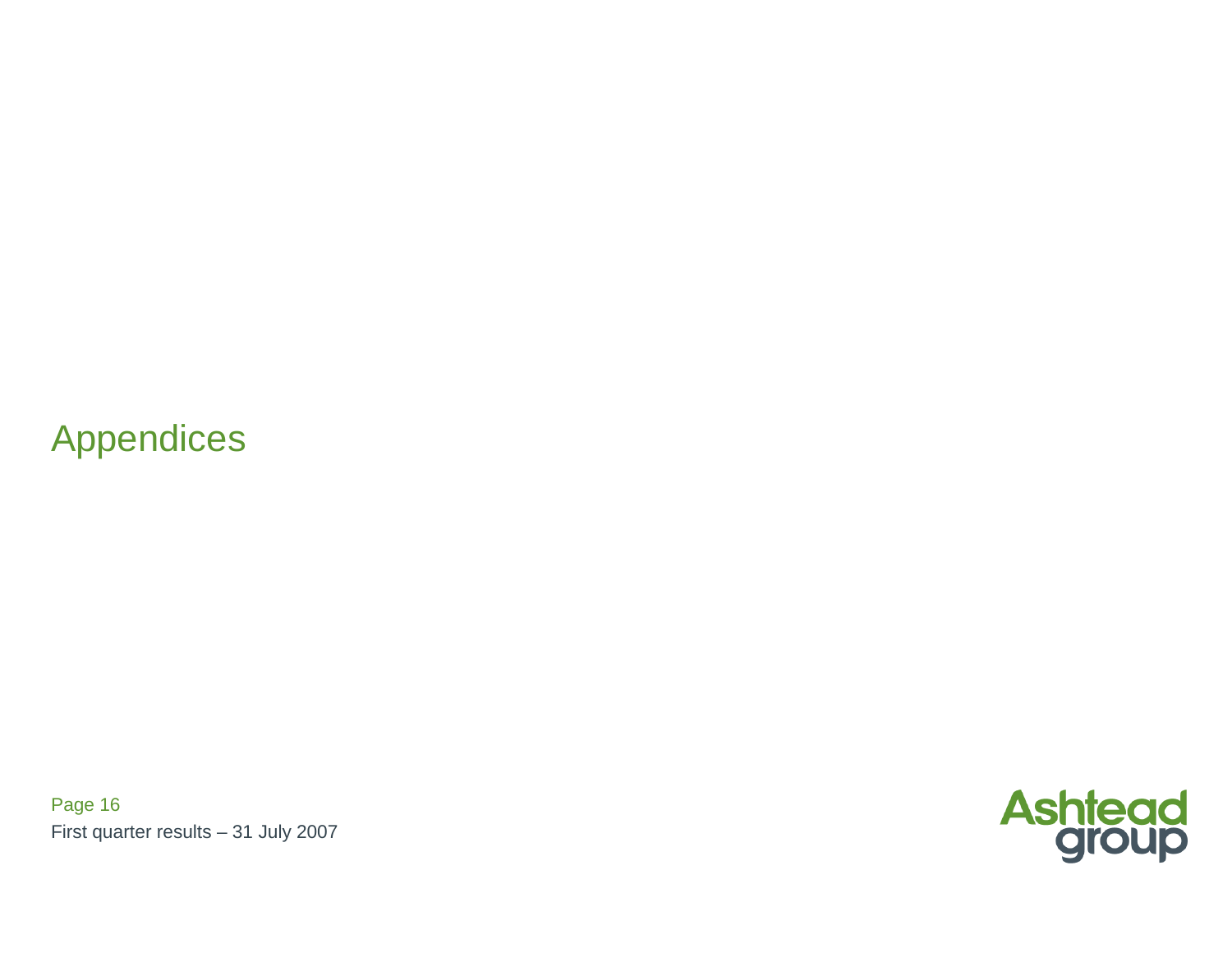# Divisional performance – first quarter

|                                                  | Underlying |       |                     |               |       |                     |             |        |                     |
|--------------------------------------------------|------------|-------|---------------------|---------------|-------|---------------------|-------------|--------|---------------------|
|                                                  | Revenue    |       |                     | <b>EBITDA</b> |       |                     | profit      |        |                     |
|                                                  | 2007       | 2006  | Growth <sup>*</sup> | 2007          | 2006  | Growth <sup>*</sup> | 2007        | 2006   | Growth <sup>*</sup> |
| Sunbelt in \$m                                   | 388.5      | 234.0 | $+66%$              | <u>150.7</u>  | 93.2  | $+62%$              | 84.8        | 57.1   | $+49%$              |
| Sunbelt in £m                                    | 194.1      | 126.3 | $+66%$              | 75.3          | 50.3  | $+62%$              | 42.4        | 30.8   | $+49%$              |
| A-Plant                                          | 52.1       | 43.9  | $+19%$              | 17.1          | 13.9  | $+23%$              | 7.0         | 4.5    | $+56%$              |
| <b>Ashtead Technology</b>                        | 6.3        | 5.5   | $+19%$              | 3.6           | 2.4   | $+50%$              | 2.3         | 1.3    | $+76%$              |
| Group central costs                              |            |       |                     | (2.0)         | (1.6) | $+25%$              | (2.0)       | (1.6)  | $+25%$              |
|                                                  | 252.5      | 175.7 | $+52%$              | 94.0          | 65.0  | $+54%$              | 49.7        | 35.0   | $+52%$              |
| Net financing costs                              |            |       |                     |               |       |                     | (19.0)      | (10.7) |                     |
| Profit before tax, exceptionals and amortisation |            |       |                     |               |       |                     | 30.7        | 24.3   | $+35%$              |
| Exceptional items and amortisation               |            |       |                     |               |       |                     | (0.6)       | (15.7) |                     |
| Profit before taxation                           |            |       |                     |               |       |                     | <u>30.1</u> | 8.6    |                     |

\*At constant rates of exchange

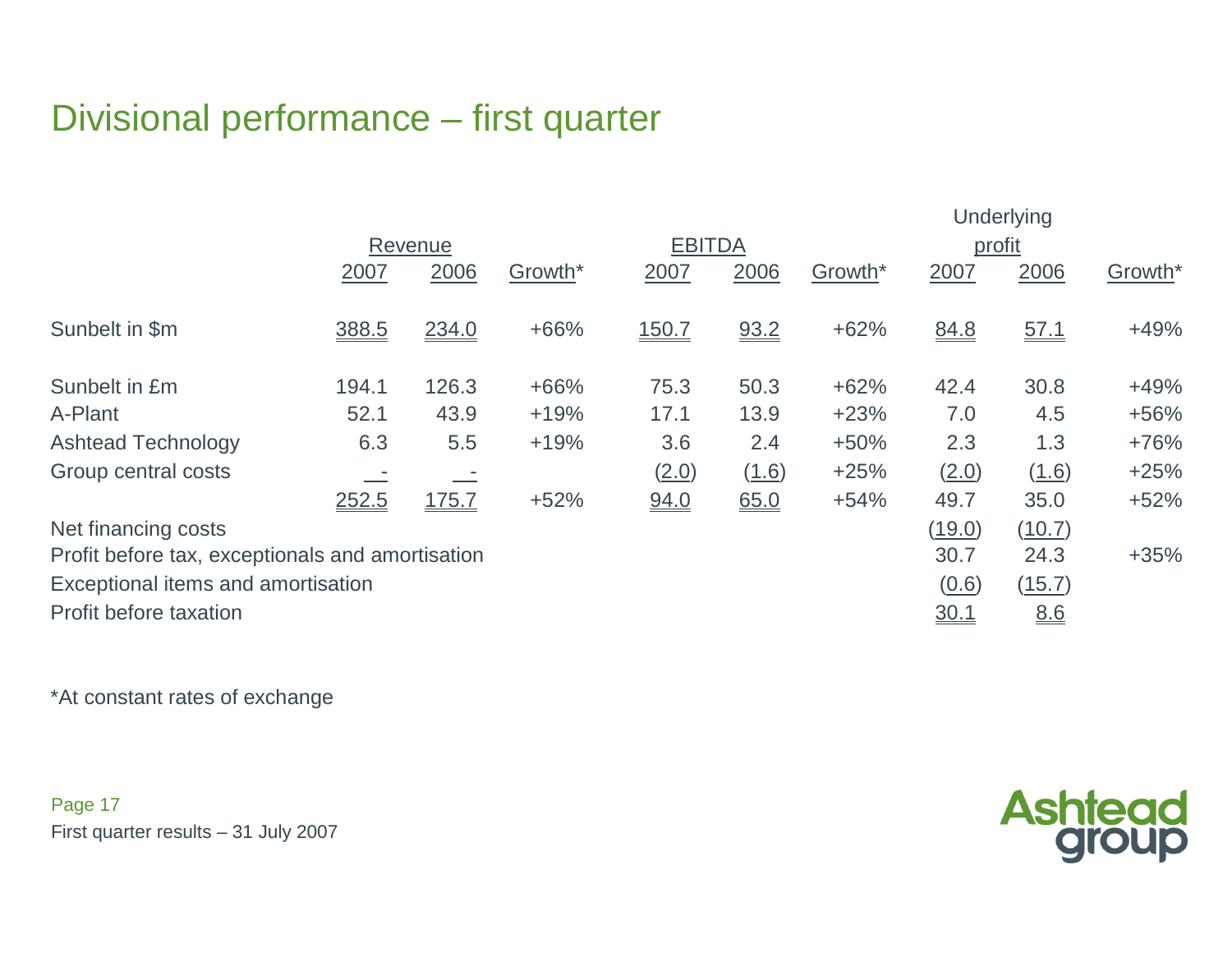# Divisional performance – twelve months to 31 July

|                                                                                                                                                                                                                                | Revenue                         |                                 |                                      |                                         | <b>EBITDA</b>                          |                                                | Underlying<br>profit                                                          |                                                                           |                                                          |
|--------------------------------------------------------------------------------------------------------------------------------------------------------------------------------------------------------------------------------|---------------------------------|---------------------------------|--------------------------------------|-----------------------------------------|----------------------------------------|------------------------------------------------|-------------------------------------------------------------------------------|---------------------------------------------------------------------------|----------------------------------------------------------|
|                                                                                                                                                                                                                                | 2007                            | 2006                            | Growth <sup>*</sup>                  | 2007                                    | 2006                                   | Growth*                                        | 2007                                                                          | 2006                                                                      | Growth <sup>*</sup>                                      |
| Sunbelt in \$m                                                                                                                                                                                                                 | 1,462.4                         | 865.9                           | $+69%$                               | 532.5                                   | 332.2                                  | $+60%$                                         | 280.8                                                                         | 194.2                                                                     | $+45%$                                                   |
| Sunbelt in £m<br>A-Plant<br><b>Ashtead Technology</b><br>Group central costs<br>Net financing costs<br>Profit before tax, exceptionals and amortisation<br>Exceptional items and amortisation<br>(Loss)/profit before taxation | 752.4<br>198.1<br>22.4<br>972.9 | 484.2<br>165.8<br>17.8<br>667.8 | $+69%$<br>$+19%$<br>$+31%$<br>$+55%$ | 273.6<br>62.1<br>12.2<br>(8.6)<br>339.3 | 185.6<br>50.3<br>8.5<br>(5.8)<br>238.6 | $+60%$<br>$+24%$<br>$+48%$<br>$+48%$<br>$+52%$ | 144.1<br>22.6<br>7.2<br>(8.7)<br>165.2<br>(77.4)<br>87.8<br>(102.8)<br>(15.0) | 108.5<br>14.8<br>4.3<br>(5.9)<br>121.7<br>(42.2)<br>79.5<br>(2.8)<br>76.7 | $+45%$<br>$+53%$<br>$+70%$<br>$+47%$<br>$+46%$<br>$+18%$ |

\*At constant rates of exchange

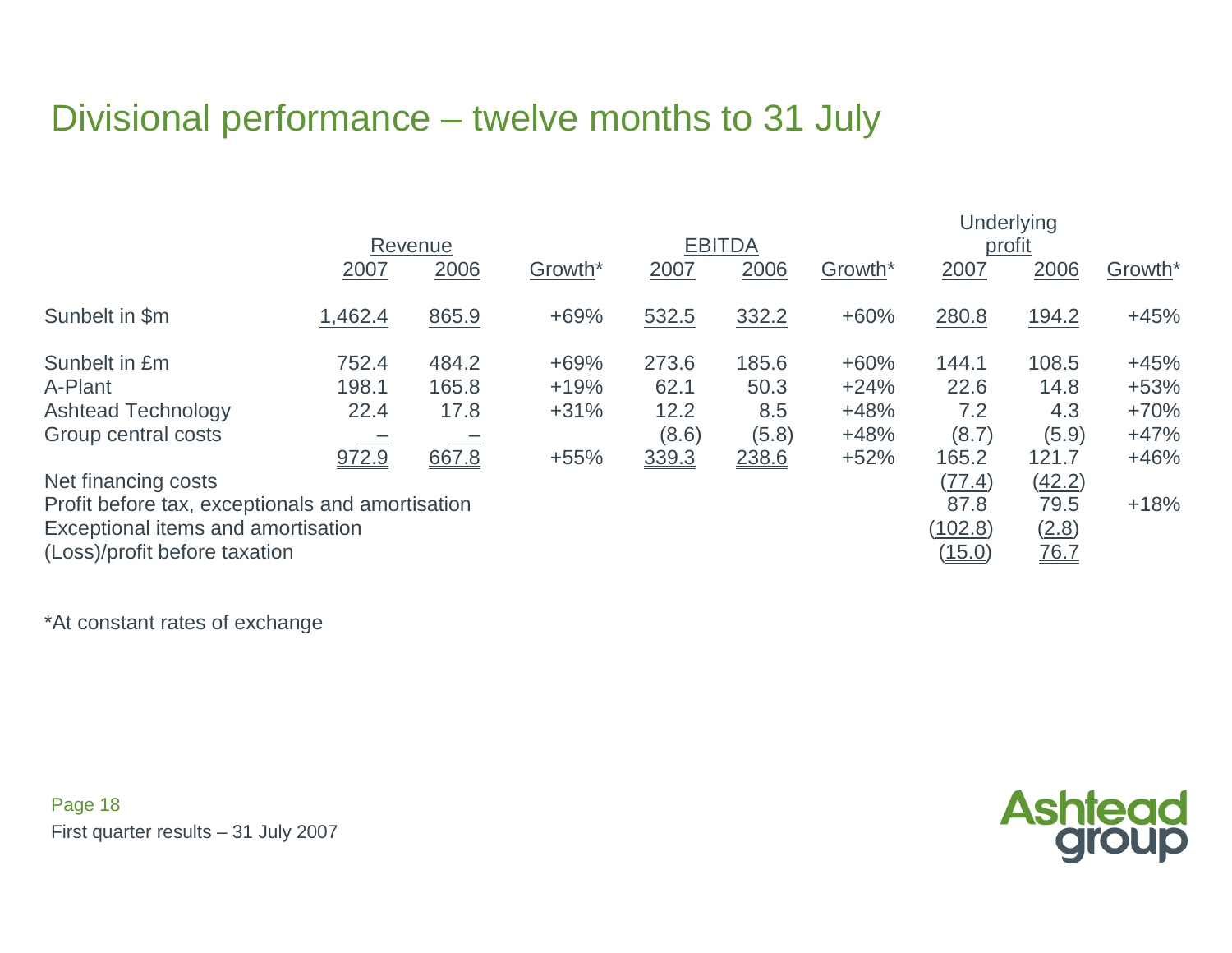# Sunbelt & NationsRent – Proforma combined performance

|                                  |                |       | 2005/6 |                |           |                |                 | 2006/7         |                |                | 2007/8         |
|----------------------------------|----------------|-------|--------|----------------|-----------|----------------|-----------------|----------------|----------------|----------------|----------------|
|                                  | Q <sub>1</sub> | Q2    | Q3     | Q <sub>4</sub> | <b>FY</b> | Q <sub>1</sub> | Q2              | Q <sub>3</sub> | Q4             | <b>FY</b>      | Q <sub>1</sub> |
|                                  | $\mathsf{Sm}$  | \$m\$ | \$m    | $\mathsf{\$m}$ | \$m       | $\mathsf{m}$   | $\mathsf{Sm}$   | \$m            | $\mathsf{S}$ m | $\mathsf{S}$ m | \$m            |
| Revenue                          |                |       |        |                |           |                |                 |                |                |                |                |
| Sunbelt (as previously reported) | 186.8          | 220.0 | 209.2  | 202.7          | 818.7     | 234.0          | 363.0           | 361<br>.5      | 349.4          | 1,307.9        | 388.5          |
| <b>NationsRent</b>               | 150.6          | 166.2 | 144.5  | 144.5          | 605.8     | 171.3          | 59.4            | 0.0            | 0.0            | 230.7          | 0.0            |
| Pro-forma combined               | 337.4          | 386.2 | 353.7  | 347.2          | 1,424.5   | 405.3          | 422.4           | 361.5          | 349.4          | 1,538.6        | 388.5          |
| Growth                           |                |       |        |                |           | 20.1%          | 9.4%            | 2.2%           | 0.6%           | 8.0%           | $-4.1%$        |
| Operating profit                 |                |       |        |                |           |                |                 |                |                |                |                |
| Sunbelt (as previously reported) | 38.4           | 57.6  | 41.8   | 37.7           | 175.5     | 57.1           | 78.1            | 58.1           | 59.8           | 253.1          | 84.8           |
| <b>NationsRent</b>               | 11.4           | 14.8  | (7.3)  | (4.0)          | 14.9      | 10.7           | 8.5             | 0.0            | 0.0            | 19.2           | 0.0            |
| Pro-forma combined               | 49.8           | 72.4  | 34.5   | 33.7           | 190.4     | 67.8           | 86.6<br>سيستبيض | 58.1           | 59.8           | 272.3          | 84.8           |
| Growth                           |                |       |        |                |           | 36.1%          | 19.7%           |                | 68.5% 77.5%    | 43.1%          | 25.1%          |
| Operating margins                | 14.8%          | 18.7% | 9.8%   | 9.7%           | 13.4%     | 16.7%          | 20.5%           |                | 16.1% 17.1%    | 17.7%          | 21.8%          |